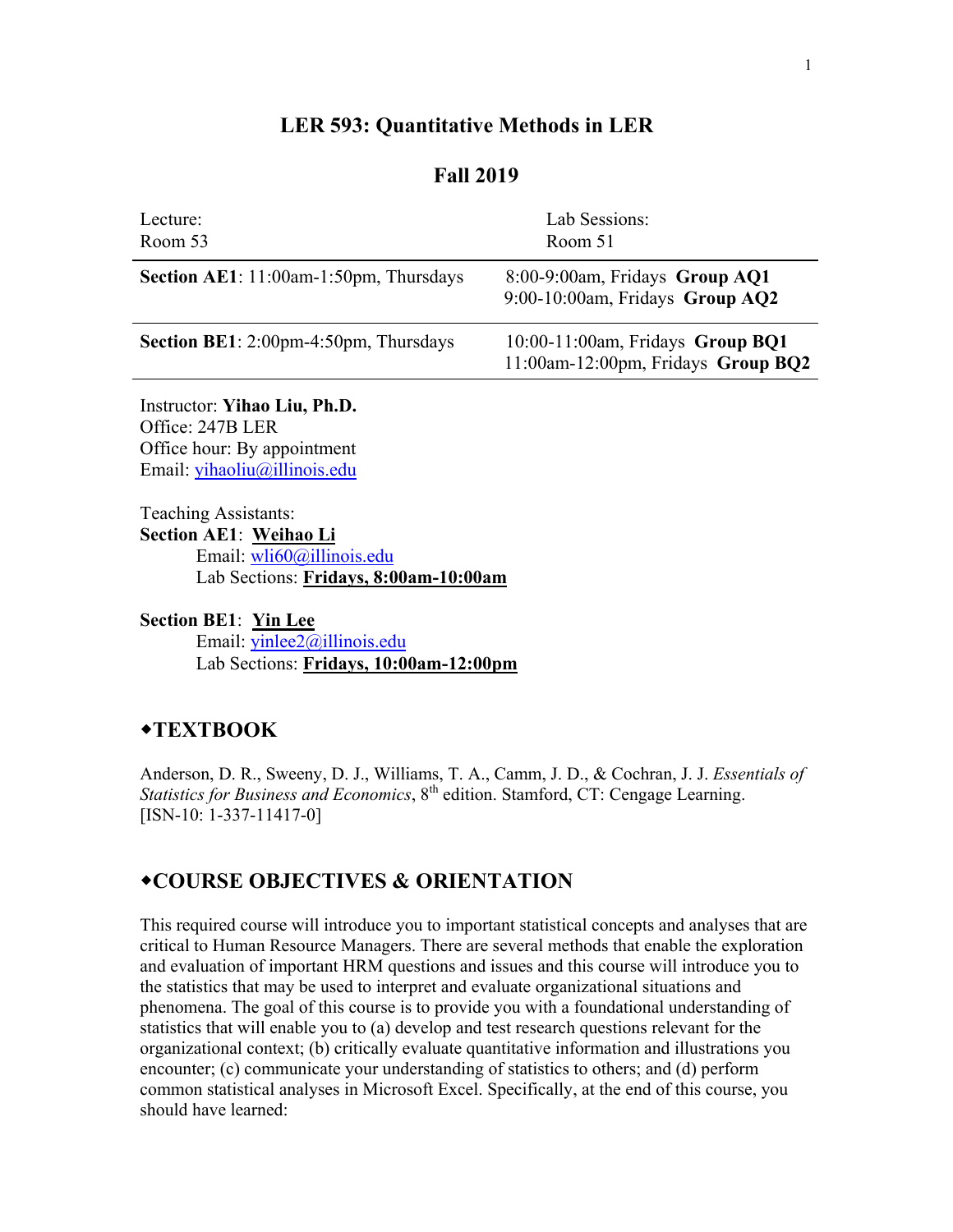- 1. How to organize and summarize data
- 2. How to identify the appropriate data and statistical procedures for many basic HR problems and decisions
- 3. How to interpret and communicate the findings of your analyses to others
- 4. How to critically evaluate and interpret quantitative information
- 5. How to use Microsoft Excel to analyze data

#### **GRADES**

There are 1000 possible points you can get in the course.

965 to  $1,000 = A +$ 925 to  $964 = A$ 895 to  $924 = A$ -865 to  $894 = B +$ 825 to  $864 = B$ 795 to  $824 = B$ -765 to  $795 = C +$ 725 to  $764 = C$ 695 to  $724 = C$ - $< 695 = F$ 

Points are based on 3 Exams, 10 Weekly Assignments, and Class Participation & Attendance:

**WEEKLY ASSIGNMENTS** = Best 10 of 11  $\omega$  50 pts = 500 pts **EXAMS 1-3** = 150 pts per exam, 450 pts in total **CLASS PARTICIPATION & ATTENDANCE** = 50 pts

\_\_\_\_\_\_\_\_\_\_\_\_\_\_\_\_\_\_\_\_\_\_\_\_\_\_\_\_\_\_\_\_\_\_\_\_\_\_\_\_\_\_\_\_\_\_\_\_\_

 $\textbf{TOTAL} = 1000 \text{ pts}$ 

WEEKLY ASSIGNMENTS. Each week, a set of problems will be assigned to be completed in lab and at home. These assignments will take you through the nuts-and-bolts of the statistical techniques, showing you how to actually do the things you have been reading about (both by hand and on computer). As you might imagine, these assignments are a critical feature of the class, and most closely foreshadow the way you will use this material in the future. **Assignments will be posted online around noon of each Thursday. Unless otherwise noted, these assignments will be due on or before 11:59am on the next Tuesdays. You can either type in your answers on a computer or hand-write your answers. Then you should deliver your completed assignment to your TA's office.** Occasionally, if you cannot make it to campus to deliver your assignment, you may scan your answers and email them to your TA, but this should not happen too often. Typically, you will get feedback (along with your grades) from your TA on each assignment in the same week. Late assignments will be penalized 10% per day.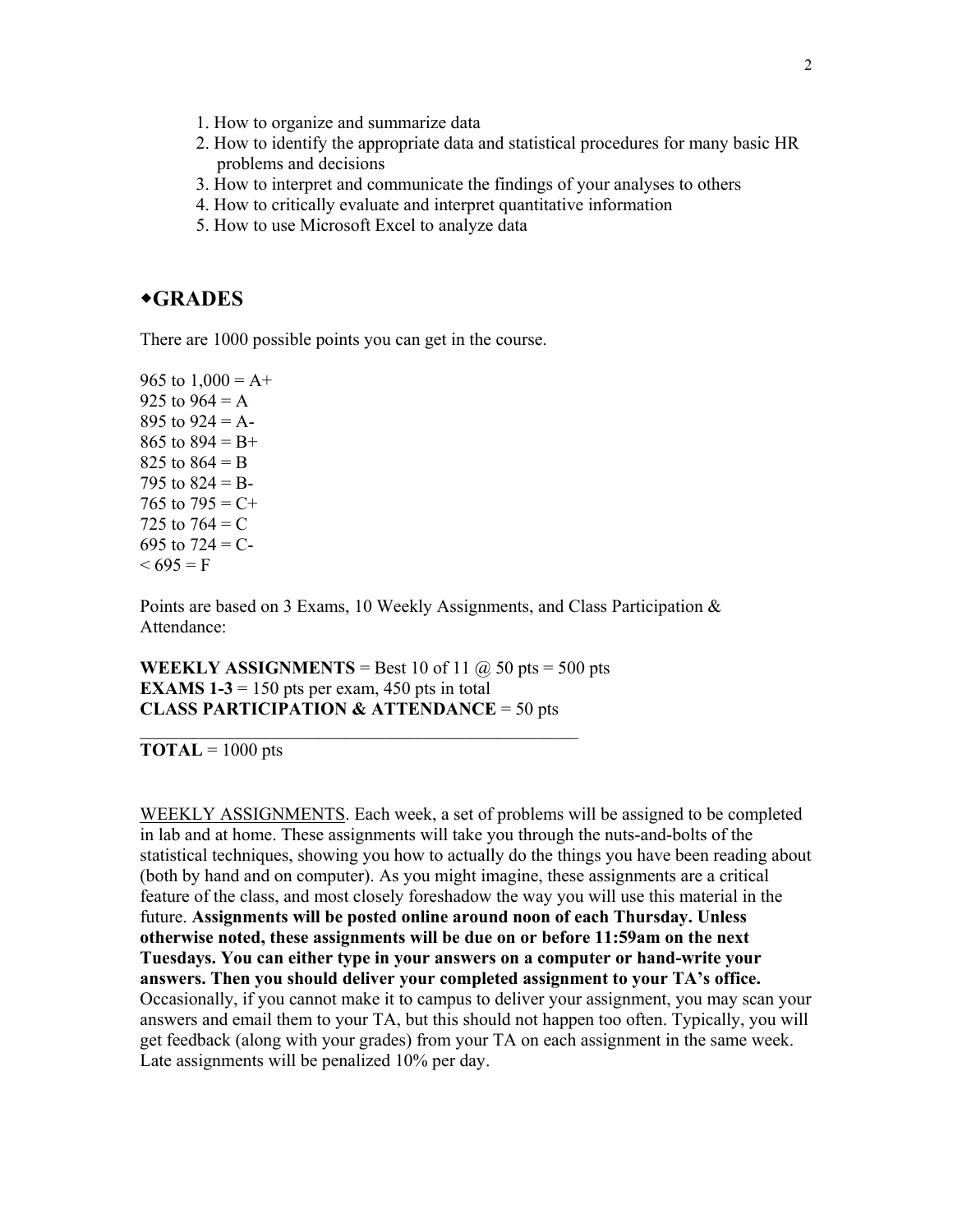*Grading caveat*: Although only the 10 highest assignment grades will be counted toward your final average, **there is a condition that you must complete ALL 11 assignments.** For each assignment that is not turned in, 50 points will be deducted from your Weekly Assignments total.

EXAMS. This course has 3 non-cumulative exams. The exams will consist of multiplechoice questions/problems and questions/problems that require you to show your calculations and provide the answer. Material for the exams will be drawn from the lectures, discussions/activities, and the textbook. The format of each exam will be a **2hr in-class exam**. A study guide will be provided before each exam.

You must be present for all three exams. In general, make-up exams will not be offered for missed exams. Make up exams will only be considered (but not necessarily given) in rare and extraordinary circumstances. Only persons with University of Illinois approved excuses in writing will be allowed to take a make-up exam. (See:

http://admin.illinois.edu/policy/code/article1\_part5\_1-501.html). To be excused and have the right to a make-up exam, you need to notify me in advance or, if advanced notification is impossible, by the end of the second working day after the absence (in the latter case you must provide documentation why such notification before the class was impossible). If granted, make-up exams must be taken within one week of the missed exam.

CLASS PARTICIPATION & ATTENDANCE. Students are expected to attend each and every class. For each lecture session, you are expected to have read the assigned reading for that particular session, as well as to be prepared to discuss topics in class. Exam questions are drawn from lectures, exercises, and class discussion—so, missing classes will hurt you on exams.

All students will begin the semester with 40 out of 50 participation & attendance points. If you regularly attend class and voluntarily participate in discussions, your score will increase. If you regularly attend class and only participate when prompted, your score will remain at 40. If you miss multiple classes and/or never participate, your score will decrease. The attendance policy is outlined below.

As a member of this class, you are expected to attend all class sessions. Attendance will be taken regularly during lecture sessions. Not participating in-class exercises (i.e., your written responses/answers are not handed in by the end of class) will lead to a reduction of 5 points for each class. Please note that any university-sanctioned absence is excused and does not count towards your missed days.

For **lab sessions**, mandatory attendance is not required. However, it is your own responsibilities to monitor your own learning progress and decide how often to attend the lab sessions. If you think you are falling behind, ATTEND THE LAB SESSSIONS REGULARLY. Your TA will be there to help you out. Lab sessions are the best times for you to get help from your TA. If you rarely or never attend lab sessions but request private office hours from me or the TA later in the semester, we reserve the right to decline your requests. Again, SELF-MONITOR YOUR LEARNING PROGRESS AND ATTEND LAB SESSIONS IF YOU THINK YOU NEED HELP. During the lab sessions, your TA will give you feedback on your assignments, answer any questions you may have about the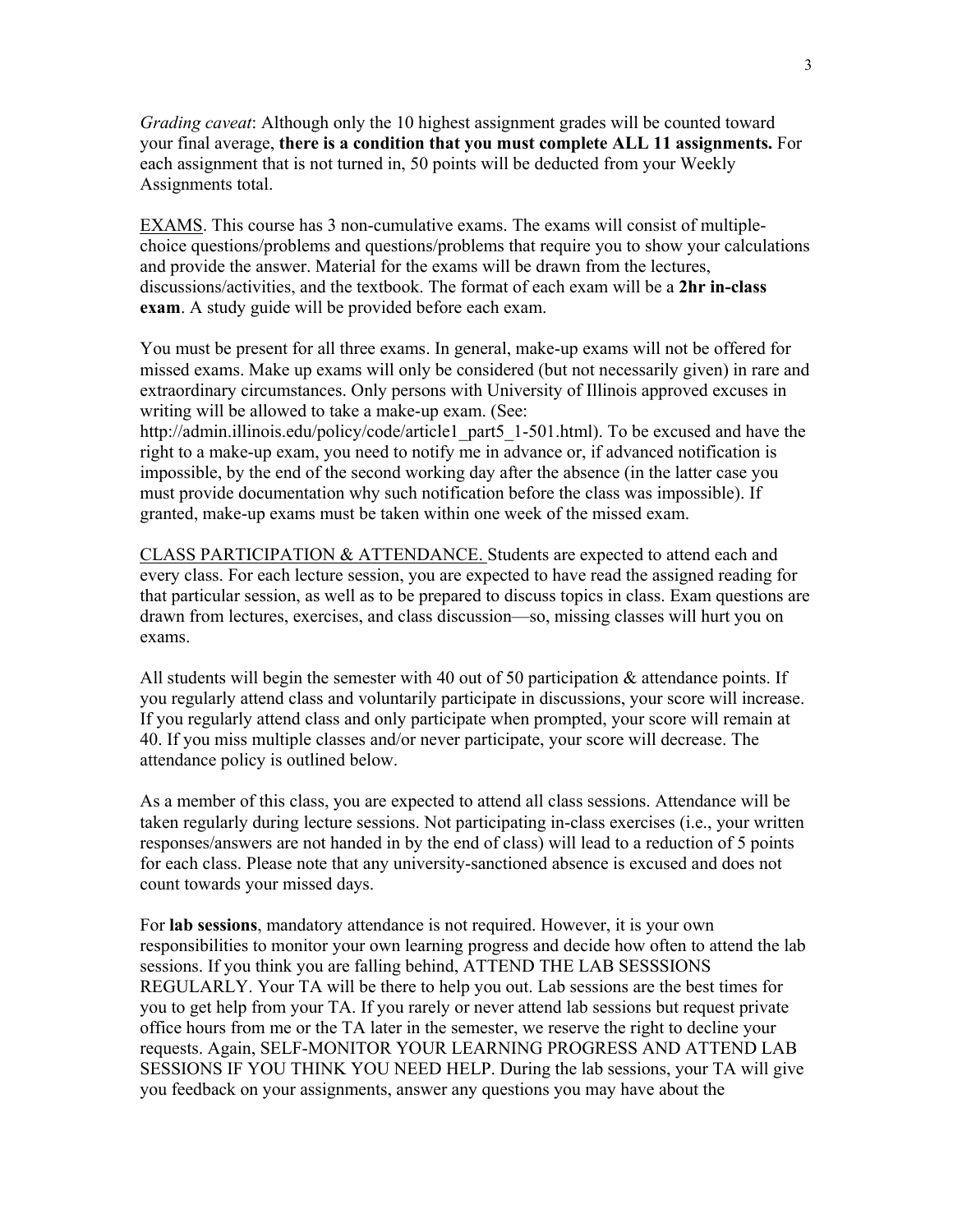assignments, lectures, and upcoming exams, and walk you through contents of lectures with extra exercises.

# **CLASSROOM POLICIES**

**Technology Requirement:** A website for this course is hosted on Illinois Compass 2g. Students registered for the course may log in at https://compas2g.illinois.edu. Course resources (e.g., PowerPoint slides, review guides, etc.), additional readings, weekly assignments, etc. as well as grades will be available via the website.

Students should bring a laptop computer to both lectures and lab sections of the course in order to actively apply the concepts being learned in Microsoft Excel in real time. Correspondingly, students should also have a working version of Microsoft Excel on their device. For more policies on computer use in the classroom, please read the section below.

**Classroom Manner:** Please complete the reading assignments before each class, turn in your assignment on time (again, by **11:59am on Tuesdays**), and come to class on time. You are allowed to bring your laptop to class and use it for activities related to the class **only**. The use of cell phones is prohibited in this class as it interferes with not only your learning experience, but also with the learning experience of your peers. However, I do understand that certain situations may require you to keep your device on or to take a call. Please be respectful of all members of the class and keep your phone on silent or vibrate and leave the classroom prior to taking a call. Students not adhering to these expectations and policies will be asked to leave the class and lose corresponding attendance and participation points, which impact the student's overall grade for the course.

**Requests for Reconsidering a Grade:** If you feel that the work you submitted was improperly evaluated, you may ask in writing to have it reviewed and the grade reconsidered. To do this, prepare a written statement (one or two paragraphs) explaining what you believe to be erroneous about the grade, and send it to me by email **within 72 hours of receiving your grades**. While I am decidedly unreceptive to being asked to review work simply because a poor grade was received, I truly appreciate the opportunity to correct a mistake. Please recognize that a new grade could be lower or higher than the original grade.

**Policies on Sharing Assignments:** Although you are allowed to talk to/consult your peers from this class when completing the assignments, **you may not share any written work nor electronic files related to any assignment**. Sharing written assignments or electronic files will result in failing this course, at a minimum.

## **UNIVERSITY POLICIES**

**Changes to Course Syllabus:** During the course of the term, I reserve the right to make changes to the syllabus, schedule, or other course details as needed.

**Class Behaviors:** The classroom is a "safe" environment for students. The focus will be on learning. Causing disruptions, harassment of other students, foul language, disrespect for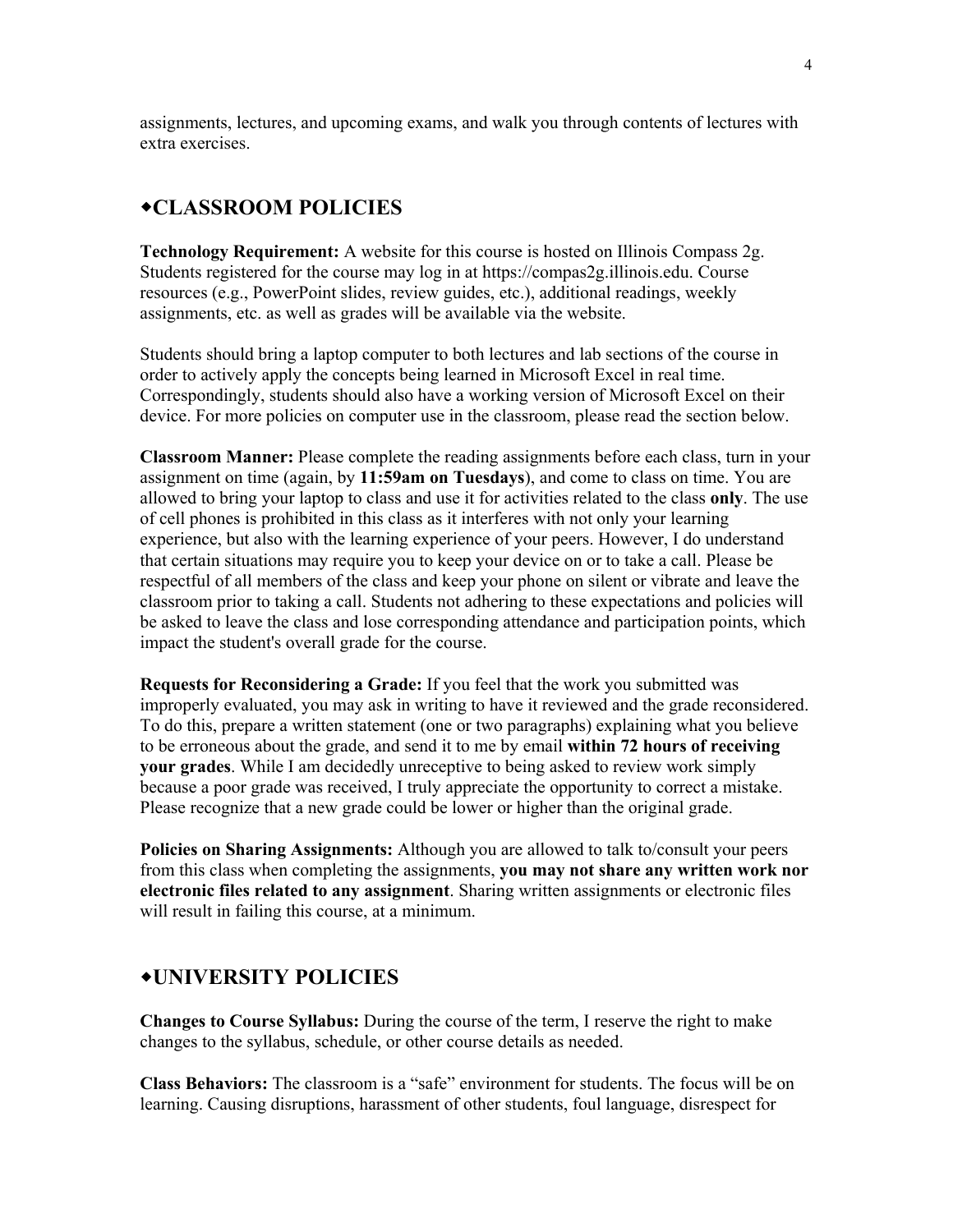others, or entertaining at someone else's expense will not be tolerated. For a detailed explanation consult UIUC's Student Conduct Code at [www.studentcode.illinois.edu.](http://www.studentcode.illinois.edu/)

**Students with Disabilities:** The University of Illinois is committed to providing equal educational opportunities for all persons without regard to race, color, religion, sex, age, national origin or disability. Inquiries regarding this policy and availability of accommodative services for students with disabilities may be addressed to the instructor and the Office of Disability Resources & Educational Services (217.333.4603) as soon as possible so we can work out appropriate accommodations.

**Class Cancellation Procedure:** In situations where inclement weather may affect the normal operation of UIUC, or when circumstances beyond the university's control may affect working conditions and create a need to cancel classes or close the campus for any reason, students should refer to their local radio and television stations for information. The university will notify the stations. Additionally, the instructor will send an e-mail notifying students of the cancellation. If the class is cancelled, the next class will start where we left off, and the syllabus will be adjusted to make up for the lost session.

**Academy Integrity:** Evidence of academic dishonesty, including cheating and plagiarism, may result in receiving an "F" for the course. While you are encouraged to work with other class members on projects, assignments and class preparation, all written work submitted *must* be your own work and reflect your own thoughts. Appropriate recognition of sources of information is required through such means as quotation marks for direct quotations and citations *with page numbers;* or other indications of sources when paraphrasing is used. Copying and pasting from other sources is still plagiarism. Use of materials from the Internet should include complete URLs. If you have any questions or concerns regarding academic integrity, please contact the instructor, or refer to the policies contained in the University of Illinois Code of Policies and Regulations Applying to All Students. At a minimum, those found guilty of academic dishonesty will receive a score of "0" for that particular assignment and will be subject to penalties discussed in the Code, which include, among others, a failing grade for the course and dismissal from the University.

**Sexual Misconduct Policy and Reporting:** The University of Illinois is committed to combating sexual misconduct. As such, you should know that faculty and staff members are required to report any instances of sexual misconduct—which also includes dating violence, domestic violence, and stalking—to the University's Title IX and Disability Office. What this means is that as your instructor, I am required to report any incidents of sexual misconduct that are directly reported to me, or of which I am somehow made aware. When a report is received, an individual with the Title IX and Disability Office reaches out to provide information about rights and options, including accommodations, support services, the campus disciplinary process, and law enforcement options.

There is an exception to this reporting requirement about which you should be aware. A list of the designated University employees who, as counselors, confidential advisors, and medical professionals, do not have this reporting responsibility and can maintain confidentiality, can be found here: [wecare.illinois.edu/resources/students/#confidential.](http://wecare.illinois.edu/resources/students/#confidential) Other information about resources and reporting is available here: [wecare.illinois.edu.](http://wecare.illinois.edu/)